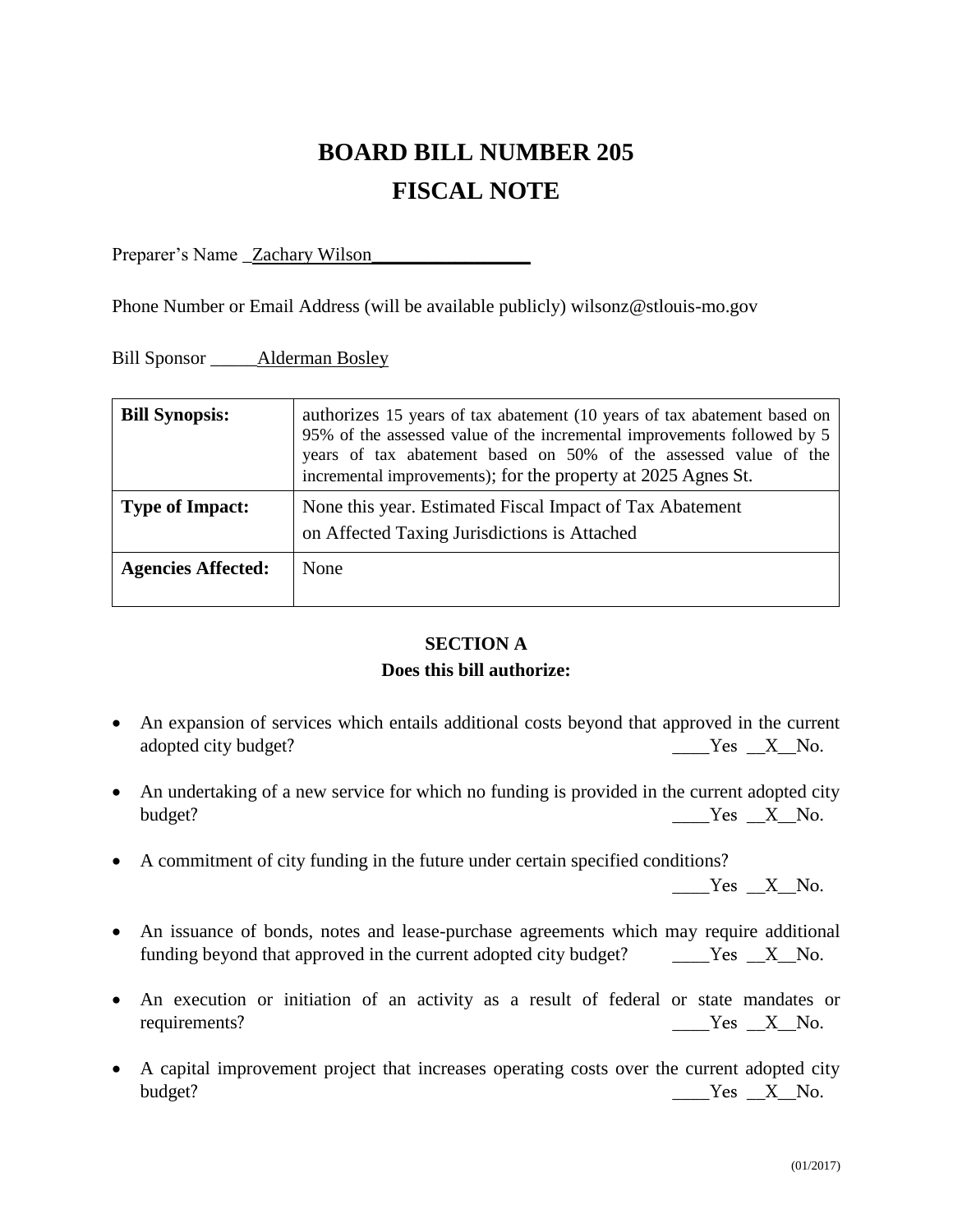| • A capital improvement project that requires funding not approved in the current adopted city |           |
|------------------------------------------------------------------------------------------------|-----------|
| budget or that will require funding in future years?                                           | Yes X No. |
| If the answer is yes to any of the above questions, then a fiscal note must be attached to     |           |
| the board bill. Complete Section B of the form below.                                          |           |

### **SECTION B**

|  | • Does the bill require the construction of any new physical facilities? _____Yes ______No |
|--|--------------------------------------------------------------------------------------------|
|  | o If yes, describe the facilities and provide the estimated cost:                          |
|  |                                                                                            |
|  |                                                                                            |
|  | Is the bill estimated to have a direct fiscal impact on any city department or office?     |
|  | Yes No                                                                                     |
|  | $\circ$ If yes explain the impact and the estimated cost.                                  |

o If yes, explain the impact and the estimated cost:

|  | • Does the bill create a program or administrative subdivision? |  | Yes No |
|--|-----------------------------------------------------------------|--|--------|
|--|-----------------------------------------------------------------|--|--------|

o If yes, then is there a similar existing program or administrative subdivision? Yes No

\_\_\_\_\_\_\_\_\_\_\_\_\_\_\_\_\_\_\_\_\_\_\_\_\_\_\_\_\_\_\_\_\_\_\_\_\_\_\_\_\_\_\_\_\_\_\_\_\_\_\_\_\_\_\_\_\_\_\_\_\_\_\_\_\_\_\_\_ \_\_\_\_\_\_\_\_\_\_\_\_\_\_\_\_\_\_\_\_\_\_\_\_\_\_\_\_\_\_\_\_\_\_\_\_\_\_\_\_\_\_\_\_\_\_\_\_\_\_\_\_\_\_\_\_\_\_\_\_\_\_\_\_\_\_\_\_ \_\_\_\_\_\_\_\_\_\_\_\_\_\_\_\_\_\_\_\_\_\_\_\_\_\_\_\_\_\_\_\_\_\_\_\_\_\_\_\_\_\_\_\_\_\_\_\_\_\_\_\_\_\_\_\_\_\_\_\_\_\_\_\_\_\_\_\_

o If yes, explain the how the proposed programs or administrative subdivisions may overlap:

\_\_\_\_\_\_\_\_\_\_\_\_\_\_\_\_\_\_\_\_\_\_\_\_\_\_\_\_\_\_\_\_\_\_\_\_\_\_\_\_\_\_\_\_\_\_\_\_\_\_\_\_\_\_\_\_\_\_\_\_\_\_\_\_\_\_\_\_ \_\_\_\_\_\_\_\_\_\_\_\_\_\_\_\_\_\_\_\_\_\_\_\_\_\_\_\_\_\_\_\_\_\_\_\_\_\_\_\_\_\_\_\_\_\_\_\_\_\_\_\_\_\_\_\_\_\_\_\_\_\_\_\_\_\_\_\_ \_\_\_\_\_\_\_\_\_\_\_\_\_\_\_\_\_\_\_\_\_\_\_\_\_\_\_\_\_\_\_\_\_\_\_\_\_\_\_\_\_\_\_\_\_\_\_\_\_\_\_\_\_\_\_\_\_\_\_\_\_\_\_\_\_\_\_\_

\_\_\_\_\_\_\_\_\_\_\_\_\_\_\_\_\_\_\_\_\_\_\_\_\_\_\_\_\_\_\_\_\_\_\_\_\_\_\_\_\_\_\_\_\_\_\_\_\_\_\_\_\_\_\_\_\_\_\_\_\_\_\_\_\_\_\_\_ \_\_\_\_\_\_\_\_\_\_\_\_\_\_\_\_\_\_\_\_\_\_\_\_\_\_\_\_\_\_\_\_\_\_\_\_\_\_\_\_\_\_\_\_\_\_\_\_\_\_\_\_\_\_\_\_\_\_\_\_\_\_\_\_\_\_\_\_ \_\_\_\_\_\_\_\_\_\_\_\_\_\_\_\_\_\_\_\_\_\_\_\_\_\_\_\_\_\_\_\_\_\_\_\_\_\_\_\_\_\_\_\_\_\_\_\_\_\_\_\_\_\_\_\_\_\_\_\_\_\_\_\_\_\_\_\_ \_\_\_\_\_\_\_\_\_\_\_\_\_\_\_\_\_\_\_\_\_\_\_\_\_\_\_\_\_\_\_\_\_\_\_\_\_\_\_\_\_\_\_\_\_\_\_\_\_\_\_\_\_\_\_\_\_\_\_\_\_\_\_\_\_\_\_\_ \_\_\_\_\_\_\_\_\_\_\_\_\_\_\_\_\_\_\_\_\_\_\_\_\_\_\_\_\_\_\_\_\_\_\_\_\_\_\_\_\_\_\_\_\_\_\_\_\_\_\_\_\_\_\_\_\_\_\_\_\_\_\_\_\_\_\_\_

\_\_\_\_\_\_\_\_\_\_\_\_\_\_\_\_\_\_\_\_\_\_\_\_\_\_\_\_\_\_\_\_\_\_\_\_\_\_\_\_\_\_\_\_\_\_\_\_\_\_\_\_\_\_\_\_\_\_\_\_\_\_\_\_\_\_\_\_

\_\_\_\_\_\_\_\_\_\_\_\_\_\_\_\_\_\_\_\_\_\_\_\_\_\_\_\_\_\_\_\_\_\_\_\_\_\_\_\_\_\_\_\_\_\_\_\_\_\_\_\_\_\_\_\_\_\_\_\_\_\_\_\_\_\_\_\_

• Describe the annual operating, equipment, and maintenance costs that would result from the proposed bill, as well as any funding sources:

\_\_\_\_\_\_\_\_\_\_\_\_\_\_\_\_\_\_\_\_\_\_\_\_\_\_\_\_\_\_\_\_\_\_\_\_\_\_\_\_\_\_\_\_\_\_\_\_\_\_\_\_\_\_\_\_\_\_\_\_\_\_\_\_\_\_\_\_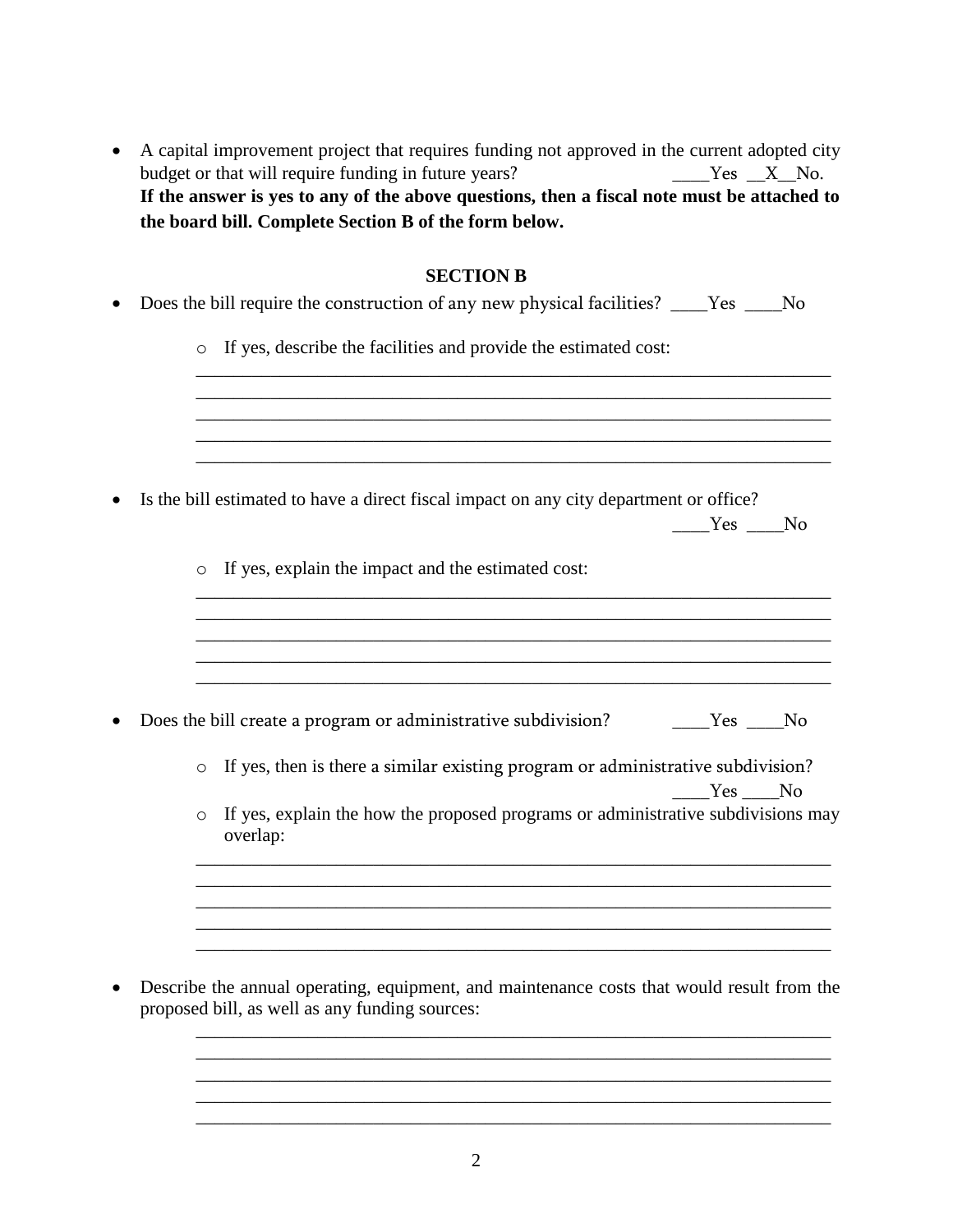Complete the chart below to list the total estimated expenditures required of the City resulting from the proposed board bill and any estimated savings or additional revenue.

| <b>Financial Estimate of Impact on General Fund</b>  |                  |        |        |  |  |  |
|------------------------------------------------------|------------------|--------|--------|--|--|--|
| <b>Fiscal Impact</b>                                 | Year 1 (current) | Year 2 | Year 3 |  |  |  |
| <b>Additional Expenditures</b>                       |                  |        |        |  |  |  |
| <b>Additional Revenue</b>                            |                  |        |        |  |  |  |
| <b>Net</b>                                           |                  |        |        |  |  |  |
| <b>Financial Estimate of Impact on Special Funds</b> |                  |        |        |  |  |  |
| <b>Fiscal Impact</b>                                 | Year 1 (current) | Year 2 | Year 3 |  |  |  |
| <b>Additional Expenditures</b>                       |                  |        |        |  |  |  |
| <b>Additional Revenue</b>                            |                  |        |        |  |  |  |
| <b>Net</b>                                           |                  |        |        |  |  |  |

• Describe any assumptions used in preparing this fiscal note:

• List any sources of information (including any City officials, agencies, or departments) used in preparing this fiscal note:

 $\overline{\phantom{a}}$  ,  $\overline{\phantom{a}}$  ,  $\overline{\phantom{a}}$  ,  $\overline{\phantom{a}}$  ,  $\overline{\phantom{a}}$  ,  $\overline{\phantom{a}}$  ,  $\overline{\phantom{a}}$  ,  $\overline{\phantom{a}}$  ,  $\overline{\phantom{a}}$  ,  $\overline{\phantom{a}}$  ,  $\overline{\phantom{a}}$  ,  $\overline{\phantom{a}}$  ,  $\overline{\phantom{a}}$  ,  $\overline{\phantom{a}}$  ,  $\overline{\phantom{a}}$  ,  $\overline{\phantom{a}}$ \_\_\_\_\_\_\_\_\_\_\_\_\_\_\_\_\_\_\_\_\_\_\_\_\_\_\_\_\_\_\_\_\_\_\_\_\_\_\_\_\_\_\_\_\_\_\_\_\_\_\_\_\_\_\_\_\_\_\_\_\_\_\_\_\_\_\_\_  $\overline{\phantom{a}}$  ,  $\overline{\phantom{a}}$  ,  $\overline{\phantom{a}}$  ,  $\overline{\phantom{a}}$  ,  $\overline{\phantom{a}}$  ,  $\overline{\phantom{a}}$  ,  $\overline{\phantom{a}}$  ,  $\overline{\phantom{a}}$  ,  $\overline{\phantom{a}}$  ,  $\overline{\phantom{a}}$  ,  $\overline{\phantom{a}}$  ,  $\overline{\phantom{a}}$  ,  $\overline{\phantom{a}}$  ,  $\overline{\phantom{a}}$  ,  $\overline{\phantom{a}}$  ,  $\overline{\phantom{a}}$ 

\_\_\_\_\_\_\_\_\_\_\_\_\_\_\_\_\_\_\_\_\_\_\_\_\_\_\_\_\_\_\_\_\_\_\_\_\_\_\_\_\_\_\_\_\_\_\_\_\_\_\_\_\_\_\_\_\_\_\_\_\_\_\_\_\_\_\_\_

\_\_\_\_\_\_\_\_\_\_\_\_\_\_\_\_\_\_\_\_\_\_\_\_\_\_\_\_\_\_\_\_\_\_\_\_\_\_\_\_\_\_\_\_\_\_\_\_\_\_\_\_\_\_\_\_\_\_\_\_\_\_\_\_\_\_\_\_  $\overline{\phantom{a}}$  , and the contribution of the contribution of the contribution of the contribution of the contribution of the contribution of the contribution of the contribution of the contribution of the contribution of the

\_\_\_\_\_\_\_\_\_\_\_\_\_\_\_\_\_\_\_\_\_\_\_\_\_\_\_\_\_\_\_\_\_\_\_\_\_\_\_\_\_\_\_\_\_\_\_\_\_\_\_\_\_\_\_\_\_\_\_\_\_\_\_\_\_\_\_\_

• Have the financial estimates of this bill been verified by the City Budget Division?  $\frac{Yes}{X}$  No

If yes, by whom?  $\frac{1}{2}$   $\frac{1}{2}$   $\frac{1}{2}$   $\frac{1}{2}$   $\frac{1}{2}$   $\frac{1}{2}$   $\frac{1}{2}$   $\frac{1}{2}$   $\frac{1}{2}$   $\frac{1}{2}$   $\frac{1}{2}$   $\frac{1}{2}$   $\frac{1}{2}$   $\frac{1}{2}$   $\frac{1}{2}$   $\frac{1}{2}$   $\frac{1}{2}$   $\frac{1}{2}$   $\frac{1}{2}$   $\frac{1}{2}$   $\frac{$